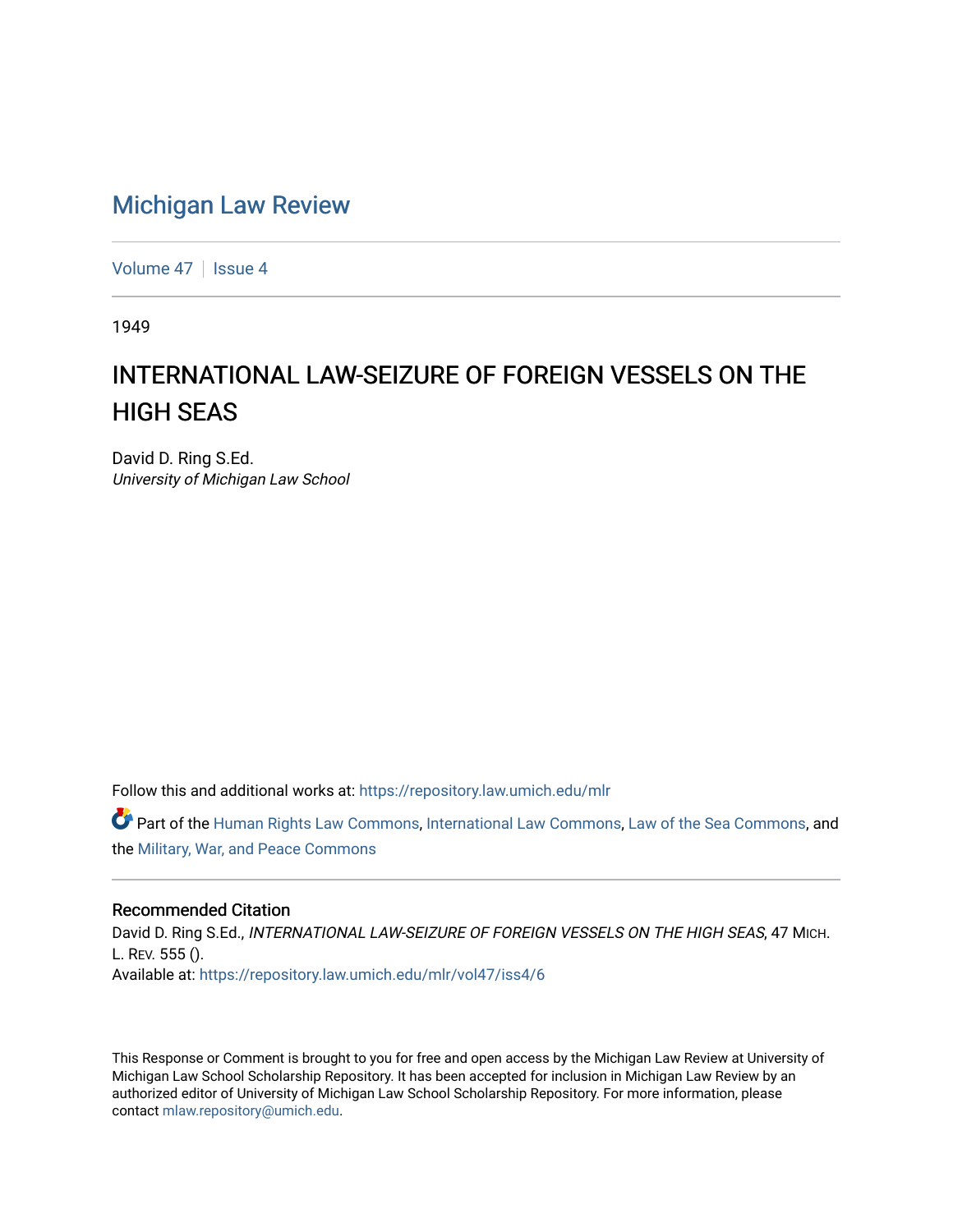INTERNATIONAL LAW-SEIZURE OF FOREIGN VESSELS ON THE HIGH SEAS-After World War I, the Allied Powers under Article XXII of the Covenant of the League of Nations designated Great Britain mandatary of Palestine, providing inter alia that, as far as possible without prejudice to the rights of the then residents of Palestine, steps were to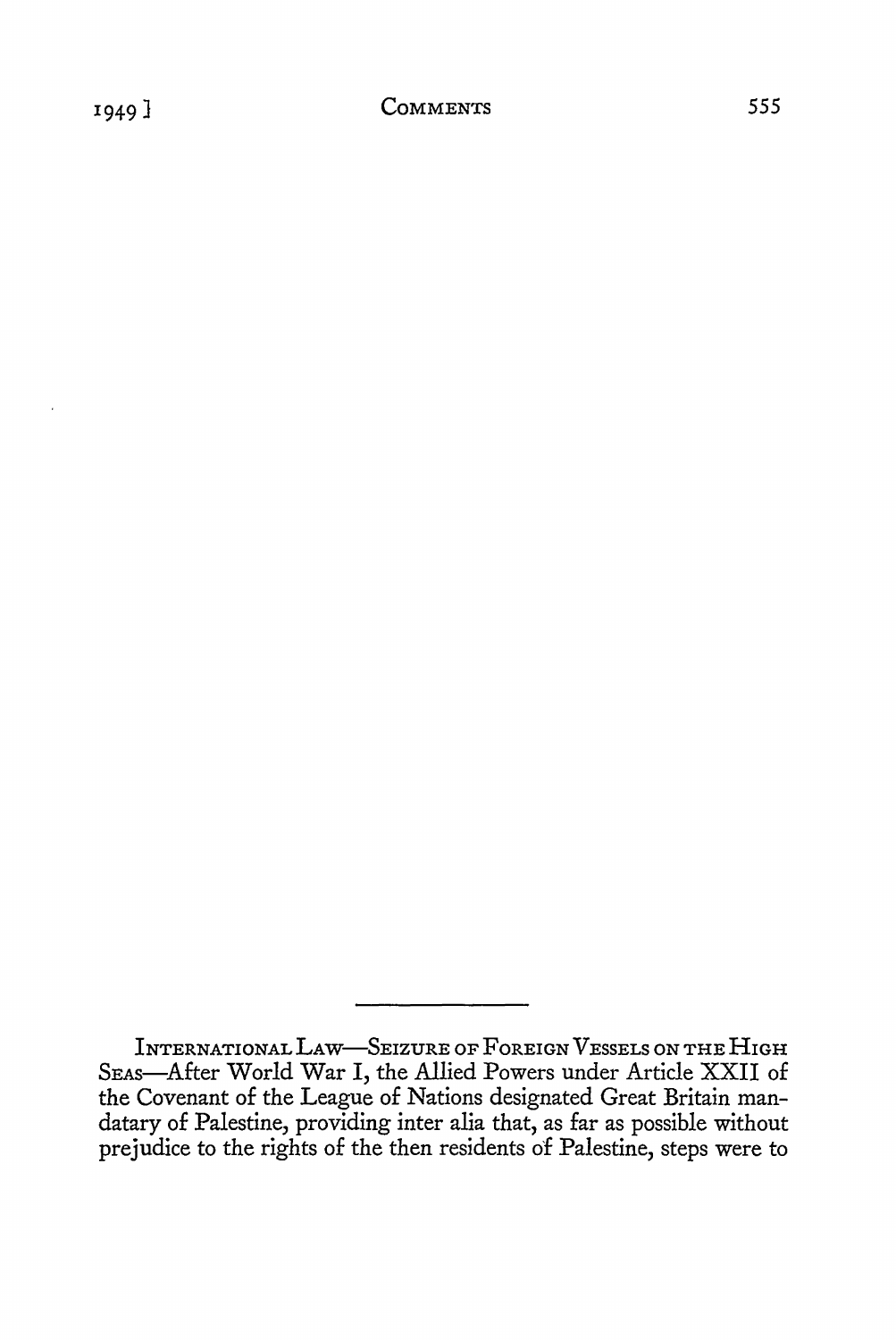be taken to facilitate Jewish immigration. A High Commissioner for Palestine was appointed, who, by the authority vested in him under the mandate, promulgated a general ordinance regulating immigration. It was provided therein that any British government ship might board any vessel to detain and examine persons reasonably believed to be seeking to enter the country in violation of this regulation. It was further provided that the master of a vessel attempting to bring such persons into the country would be guilty of the criminal offense of abetting illegal immigration and that the ship used for such purpose would be forfeited. If no criminal proceedings were instituted against the master, forfeiture might be confirmed by petition of the Attorney General to a district court of Palestine.

In the recent case of *Molvan v. Attorney General for Palestine,* the Judicial Committee of the Privy Council of Great Britain indicated that forfeiture of a foreign vessel after seizure on the high seas was justified under this statute without violation of international law.<sup>1</sup> A British destroyer sighted the tanker *Asya* sailing without a flag about IOO miles off the coast of Palestine. As the destroyer approached, the *Asya* hoisted a Turkish flag and then replaced it with a Zionist flag. The Zionist flag was at the time not that of any recognized state. When boarded, the *Asya* was found to be carrying 733 persons, none of whom possessed travel documents of any kind. The ship itself was without ship's papers or passenger list. Its charts indicated a course for Tel-Aviv, Palestine. The captain of the destroyer inferred that the *Asya* was engaged in illegal immigration activities and escorted it to Haifa, Palestine, there turning the passengers over to immigration authorities. Subsequently, the Attorney General applied to the district court of Haifa for an order confirming forfeiture of the vessel. Assuming that it had jurisdiction, since the ship was within territorial waters at the time of the petition, the court decreed forfeiture. Both the decree and this basis for jurisdiction were affirmed on appeal by the master of the ship to the Supreme Court of Palestine. On further appeal to the Judicial Committee of the Privy Council of Great Britain, this action was upheld; the Council concluded in addition that the original seizure was not in violation of international law because in conformity with the accepted practice of nations. Even if the statute did not conform to customary international law, it was held proper, since Great Britain was acting according to a policy expressed by many nations in making it the mandatary. And even if this were insufficient to justify the statute, the master could not complain of the seizure since his ship was entitled to fly no flag and could claim the protection of no nation.

<sup>1</sup> 81 Ll.L.L.R. 277 (1948).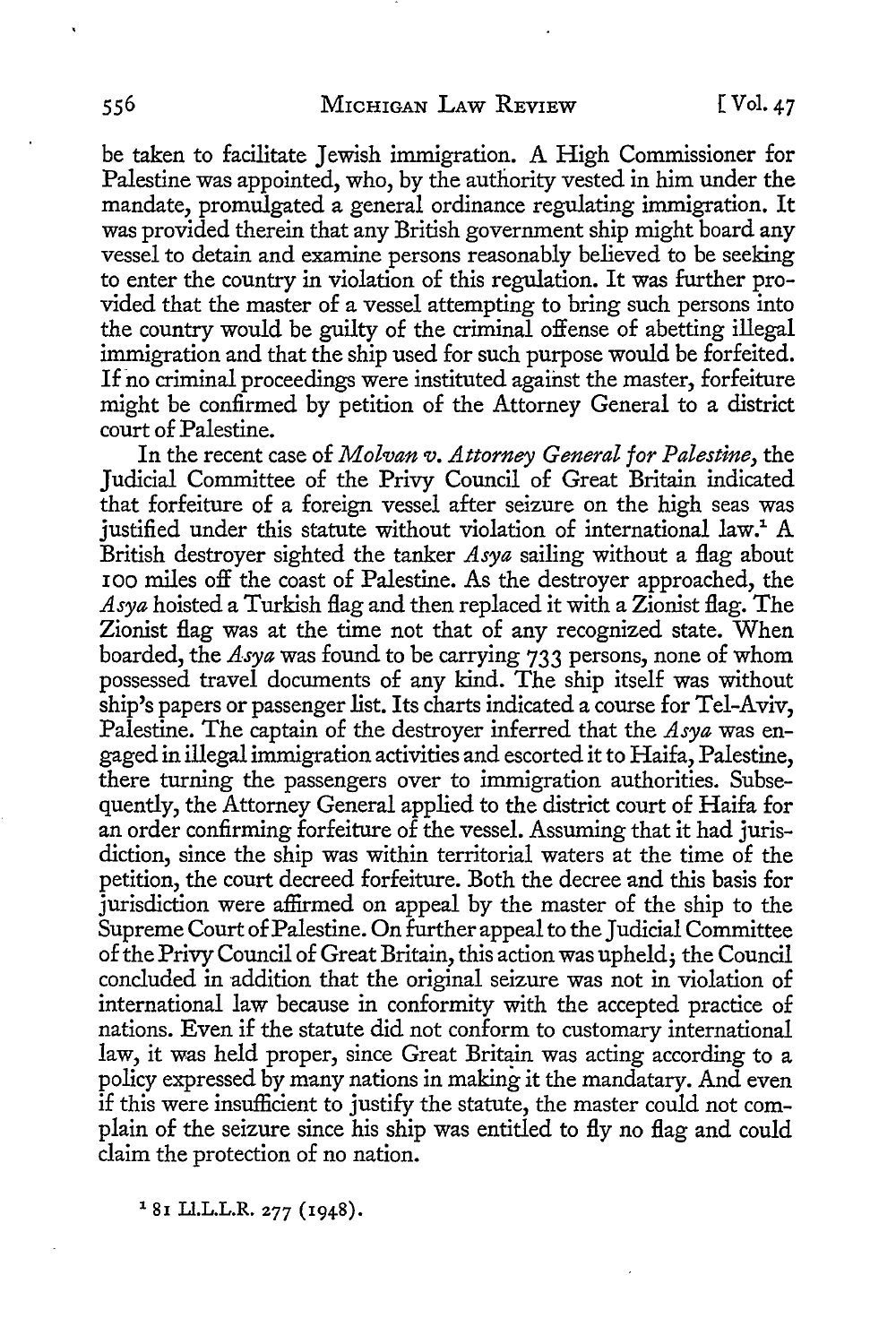If it is assumed that the seizure of the vessel would have been in violation of customary international law, but that the master was nonetheless guilty of a crime punishable under the municipal law of Palestine, was the seizure in the *Molvan* case legal because Great Britain occupied a position as mandatary rather than as sovereign of Palestine? Both Great Britain and Turkey were members of the League of Nations at the time of the seizure, $2^2$  and thus parties to the League Covenant, a multilateral treaty.8 Nations may by treaty expressly consent to the seizure by other nations of their own vessels outside territorial waters for designated acts.<sup>4</sup> However, the provisions of the League Covenant relating to mandates confer no authority upon the mandatary to act outside the territory of the mandated nation.<sup>5</sup> That such authority was to be inferred is particularly unlikely in the case of the Palestine mandate, since, as an "A" mandate, it was subject only to the administrative advice and assistance of the mandatary and was to be provisionally recognized as an independent government.<sup>6</sup> Even if the mandatary had been given full authority, there would be no reason to assume that Great Britain had thus been authorized to act in a manner which would otherwise be a violation of international law. The same difficulty is encountered in attempting to use the Covenant as a pronouncement of policy which, by virtue of the large number of subscribing nations, might itself be deemed to announce a rule of international law. Great Britain's position was in no way improved, then, by the grant of authority to her as mandatary.

### II

If it is assumed that the seizure of the vessel as a Turkish vessel would have been in violation of international law, but that the master was nonetheless guilty of a crime punishable under the municipal law of Palestine, was the seizure in the *Molvan* case legal because the ship was not a vessel of Turkey or any other nation? Since a ship is deemed, at least while on the high seas, to be subject to the jurisdiction of the state of its nationality, when suffering injustice at the hands of a foreign

<sup>2</sup> Series of League of Nations Publications, General, 1946. 1, 19, 21.

8 See I OPPENHEIM, INTERNATIONAL LAw, 6th ed., 192-197, 199-200 (1947).

<sup>4</sup>For example, League of Nations Treaty Series No. 1033, XLII, 73 (1925), and No. 3290, CXLII, 181 (1933).

<sup>5</sup> Covenant of League of Nations, art. 22 [text in I HACKWORTH, DIGEST OF INTER-NATIONAL LAw, 103 (1940)]; see I OPPENHEIM, INTERNATIONAL LAW, 6th ed., 199-200 (1947).

<sup>6</sup> Covenant of League of Nations, art. 22, para. 4.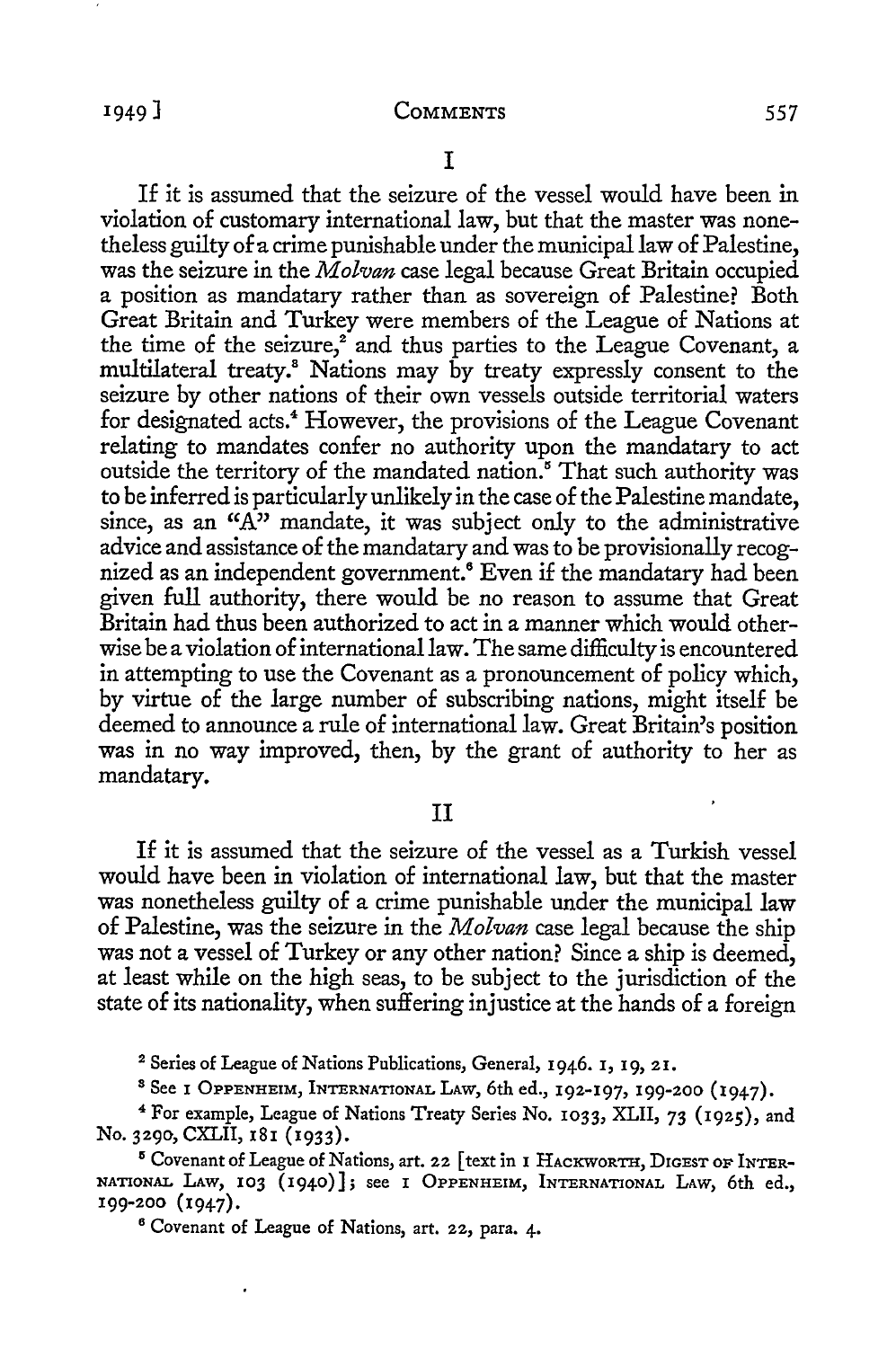state it can claim the protection of its own nation.7 The nationality of a ship is shown prima facie by its flag, but can be proved against adverse contention only by a showing of proper documentation under the laws of the flag state. 8 Since the *Asya* carried no papers supporting its right to fly the Turkish flag, it was not the ship of any state, and the rights of no state under international law were violated by its seizure on the high seas.

But the ship is still the property of its owner, the master, and is protected by whatever rights he can assert in behalf of his property.<sup>9</sup> The question, then, is solely one of the extent of his rights as an alien under international law. Though publicists contend that the notion of the lack of international legal personality of the individual is an anachronism in modern legal theory,<sup>10</sup> in practice international law has been a law of states, and rights and duties under it have accrued only to states.<sup>11</sup> There would seem to be no good reason why vessels not under the jurisdiction of some state should yet elude the jurisdiction of a state whose laws they have offended, merely because they are on the high  $s$ eas. $12$ 

#### III

If it is assumed that the seizure of the vessel was in violation of international law, but that the master was nonetheless guilty of a crime punishable under the municipal law of Palestine, should the illegality

<sup>7</sup>1 HAcKwoRTH, DIGEST OF INTERNATIONAL LAw, 2-5 (1940); 2 Id., 720-721, 724-725 (1941); 4 Id., 72-73 (1942); HALL, INTERNATIONAL LAw, 8th ed., 300-307  $(1924)$ ; I OPPENHEIM, INTERNATIONAL LAW, 6th ed.,  $548-549$   $(1947)$ ; RIENOW, NATIONALITY OF A MERCHANT VESSEL, 13-15 (1937).

<sup>8</sup>I HACKWORTH, DIGEST OF INTERNATIONAL LAW, 22-24 (1940); 2 Id., 724- 728 (1941); HALL, INTERNATIONAL LAw, 8th ed., 215 (1924); 1 OPPENHEIM, INTER-NATIONAL LAW, 6th ed., 545-548 (1947); R1ENow, NATIONALITY OF A MERCHANT VESSEL, 140-145, 149-188, 217-219 (1937); 2 MooRE, DIGEST OF INTERNATIONAL LAw, § 321 (1906).

<sup>9</sup> HACKWORTH, DIGEST OF INTERNATIONAL LAW, 728-734 (1941); 2 MOORE, DIGEST OF INTERNATIONAL LAW, 1009 (1906).<br><sup>10</sup> JESSUP, A MODERN LAW OF NATIONS, c. 2-4 (1948). Lauterpacht, "Subjects of

the Law of Nations," 63 L.Q. REv. 438 (1947); Aufricht, "Personality in International Law," 37 AM. Pol. Sci. REv. 217 (1943); Brown, "The Individual and International Law," 18 A.J.I.L. 532 (1924). In fact, public bodies other than states have been recognized as international entities, and in some instances of treaties and arbitration proceedings individuals have been so recognized. See Lauterpacht, "Subjects of the Law of Nations," 63 L.Q. REV. 438, 444-453 (1947); I OPPENHEIM, INTERNATIONAL LAw, 6th ed., 114-116, 579-580 (1947). 11 *5* HACKWORTH, DIGEST OF INTERNATIONAL LAW, 486-487 (1943); HALL,

INTERNATIONAL LAw, 8th ed., Pt. I, C. 1 ( 1924); 1 OPPENHEIM, INTERNATIONAL LAw, 6th ed., 580-585 (1947).<br><sup>12</sup> For example, vessels engaging in piracy are deemed stateless, and consequently

liable to seizure on the high seas by any nation. See 2 HACKWORTH, DIGEST OF INTER-NATIONAL LAW,§ 203 (1941).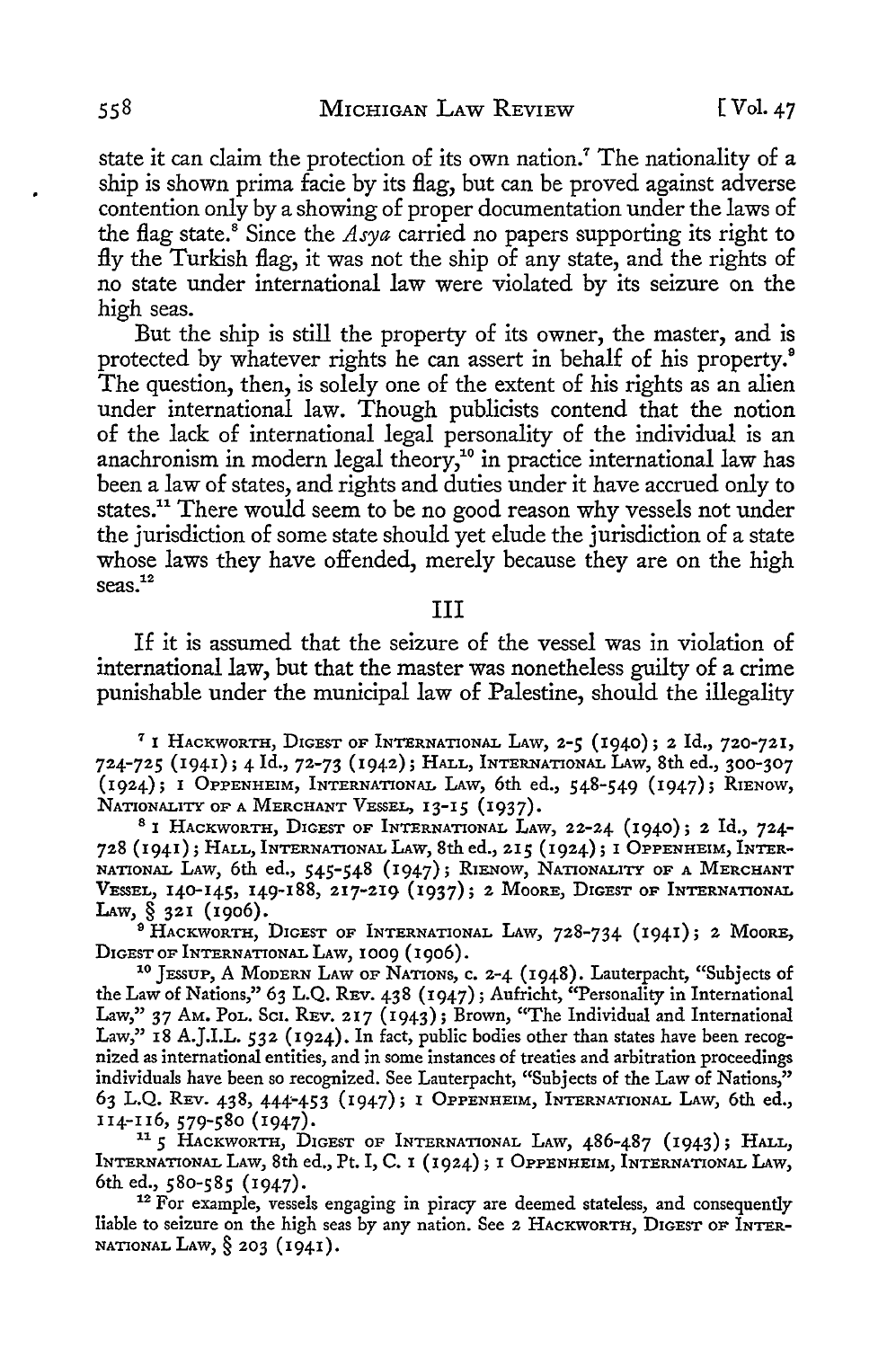#### <sup>1</sup> 949] **COMMENTS** 559

of the seizure in the *Molvan* case have vitiated the jurisdiction which the courts of Palestine asserted by virtue of the presence in territorial waters of the ship and its master at the time of the petition? Where a criminal is properly taken under an international extradition treaty, he may be prosecuted only for one of the offenses enumerated in the treaty,<sup>13</sup> and, if there is no enumeration of offenses justifying extradition, only for that particular offense for which he was extradited.<sup>14</sup> Mere presence in the state, obtained by extradition, does not support general jurisdiction, and the lack of jurisdiction may be asserted by the arrested individual. Absent some international agreement of this kind, however, the practice of the courts has been to assume jurisdiction of persons within the territory without regard to how they came there, looking only to the validity of local arrest. If there has been a violation of international law, the state whose sovereignty is offended has a right to satisfaction from the responsible state;<sup>15</sup> however, where the executive power of the responsible state (as in the United States) is not supreme to the judicial power, this right may not extend to obtaining stay of adjudication.16 But the individual himself is without capacity to assert this violation of international law; the matter is a political issue between the two countries and not a justiciable issue between the individual and the country seizing him.<sup>17</sup> This is true even where an extradition treaty is in existence, if seizure is made without reference to it.<sup>18</sup>

To sustain the operation of municipal law in a manner which violates international law is inconsistent with the theory of primacy of international law, by which all inconsistent municipal law is ultra vires. Further, this distinction between violation of an extradition treaty and of international law is a tenuous one. Consequently, legal writers have contended that an individual should be able to assert this violation of the sovereignty of his nation to defeat the jurisdiction claimed by the nation that seized him.10 However, international law, as defined by the

18 OPPENHEIM, INTERNATIONAL LAw, 6th ed., 641-642 (1947); 1 MooRE,

EXTRADITION, 237, 245-246 (1891).<br><sup>14</sup> 4 Moore, Digest of International Law, 306-328 (1906).<br><sup>15</sup> I Moore, Extradition, 281-290 (1891).<br><sup>16</sup> Id., 290-293; 2 Hackworth, Digest of International Law, 321 (1941).<br><sup>17</sup> 2 Hackwo 4 HACKWORTH, 224-228 (1942); 4 MooRE, DIGEST OF INTERNATIONAL LAw, 328- 332 (1906); I OPPENHEIM, INTERNATIONAL LAW, 6th ed., 262 note 2 (1947); see JESSUP, LAW OF TERRITORIAL WATERS, 275 (1927).

<sup>18</sup> Ker v. Illinois, 119 U.S. 436, 7 S.Ct. 225 (1886); see I OPPENHEIM, INTER-

NATIONAL LAw, 6th ed., 642 (1947). 19 Dickinson, "Jurisdiction Following Seizure or Arrest in Violation of International Law," 28 A.J.I.L. 231 (1934); Harvard Research on the Codification of International Law, 29 A.J.I.L. Supp. 624 (1935); Hoffmansthall, "Ultra Vires Law," 21 Ausr. L.J. 218 (1947). In a few states this is the law. Harvard Research on the Codification of International Law, 29 A.J.I.L. Supp. 624, 630 (1935).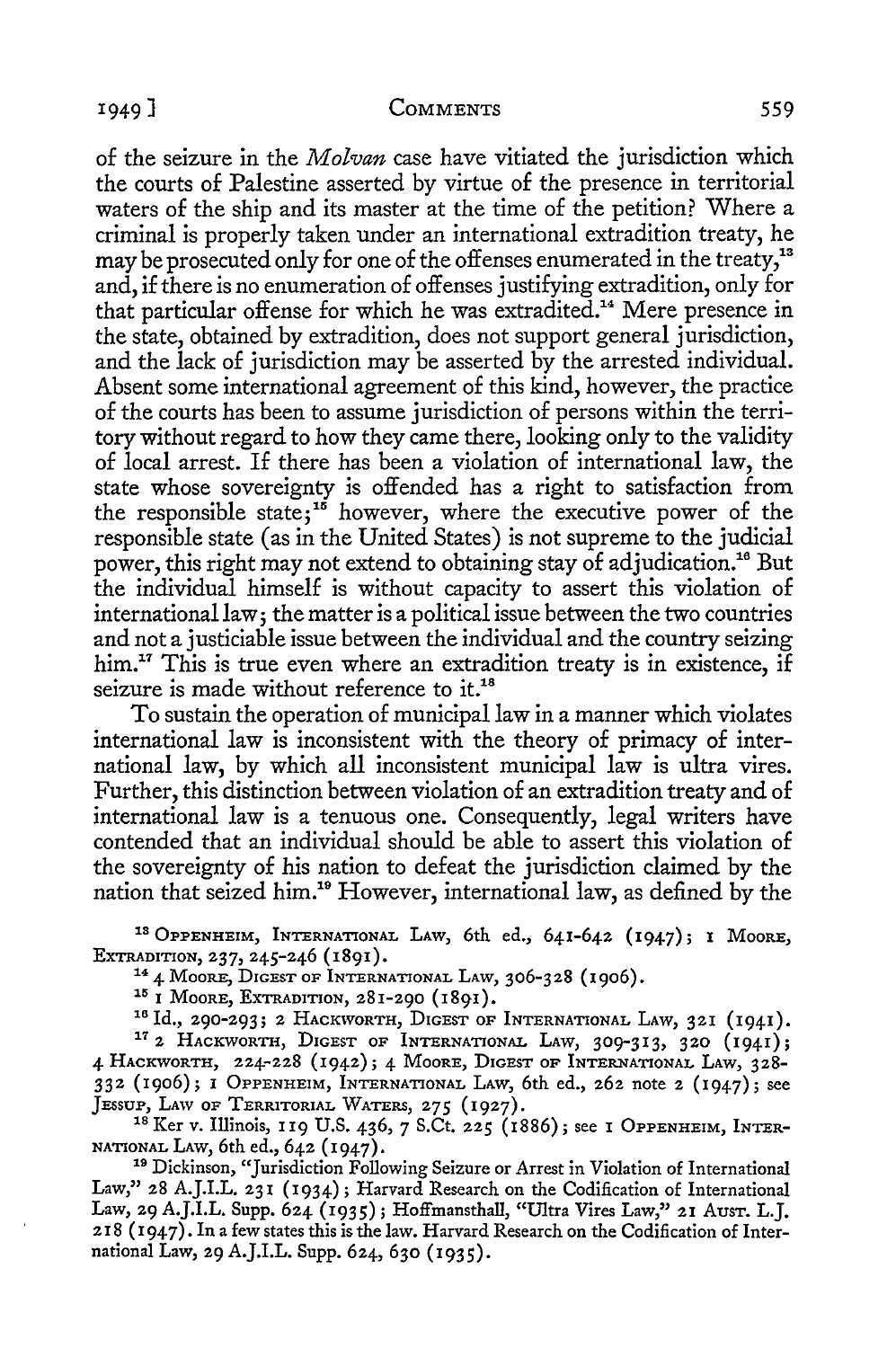practice of the larger share of the nations, still permits the exercise of jurisdiction obtained by illegal seizure. There was, then, no violation of international law in the *Molvan* case in assumption of jurisdiction on the basis of the defendant's presence in the territorial waters of Palestine.

IV

If it is assumed that the ship was a Turkish vessel, was there a violation of international law in seizing it on the high seas for an act which had not yet had any effect within Palestine or its territorial waters? If seizure is found to be proper as to criminal acts generally, it still remains to be shown that the state may impose criminal punishment for an act that never had an effect in the state.

International law embodies the practices to which a major portion of the nations commonly consent.<sup>20</sup> Authorization by municipal legislation of a particular practice in international affairs amounts to a declaration by that nation of its consent to that practice. Widespread enactment of similar statutes and acquiescence in their application indicates that the practice has become a custom of nations.<sup>21</sup> In so far as international law is a source looked to for rules to be applied to individual persons by the municipal courts,<sup>22</sup> extensive municipal adjudication of international questions reaching the same result also indicates common consent to that result.28 The existence of numerous treaties embodying similar provisions as to an international practice may also serve to indicate common consent to that practice.<sup>24</sup> The results of international arbitration stand as evidence that such consent has been given.<sup>25</sup> Whether seizure on the high seas for a criminal act is permitted by international law depends, then, on whether such seizure is commonly consented to by the nations. Since the question is one of maritime significance, the practices of maritime nations are of primary importance, and most significant are those of the two largest: Great Britain and the United States.

From the time of the Roman Empire, when the sea was said to be

20 I HACKWORTH, DIGEST OF INTERNATIONAL LAW, 2-5, 15-17 (1940); HALL, INTERNATIONAL LAW, 8th ed., 1-5 (1924); I OPPENHEIM, INTERNATIONAL LAW, 6th ed., 16-19; Scott, "The Legal Nature of International Law," I A.J.I.L. 831 (1907).

<sup>21</sup> I MOORE, DIGEST OF INTERNATIONAL LAW, 2-4 (1906).<br><sup>22</sup> I HACKWORTH, DIGEST OF INTERNATIONAL LAW, 24-35 (1940); 1 Moore, DIGEST OF INTERNATIONAL LAw, 9-II (1906); Dickinson, "Changing Concepts and the Doctrine of Incorporation," 26 A.J.I.L. 239, 256-260 (1932).

355 (1936).

<sup>23</sup> I HACKWORTH, DIGEST OF INTERNATIONAL LAW, 22-24 (1940); I OPPEN-HEIM, INTERNATIONAL LAW, 6th ed., 29-31 (1947).<br><sup>24</sup> I HACKWORTH, DIGEST OF INTERNATIONAL LAW, 17-21 (1940); HALL, INTER-

NATIONAL LAW, 8th ed.,  $7-12$  (1924); 1 OPPENHEIM, INTERNATIONAL LAW, 6th ed.,  $26-27$  (1947).

<sup>28</sup> II OPPENHEIM, INTERNATIONAL LAW, 6th ed.,  $31-32$  (1947).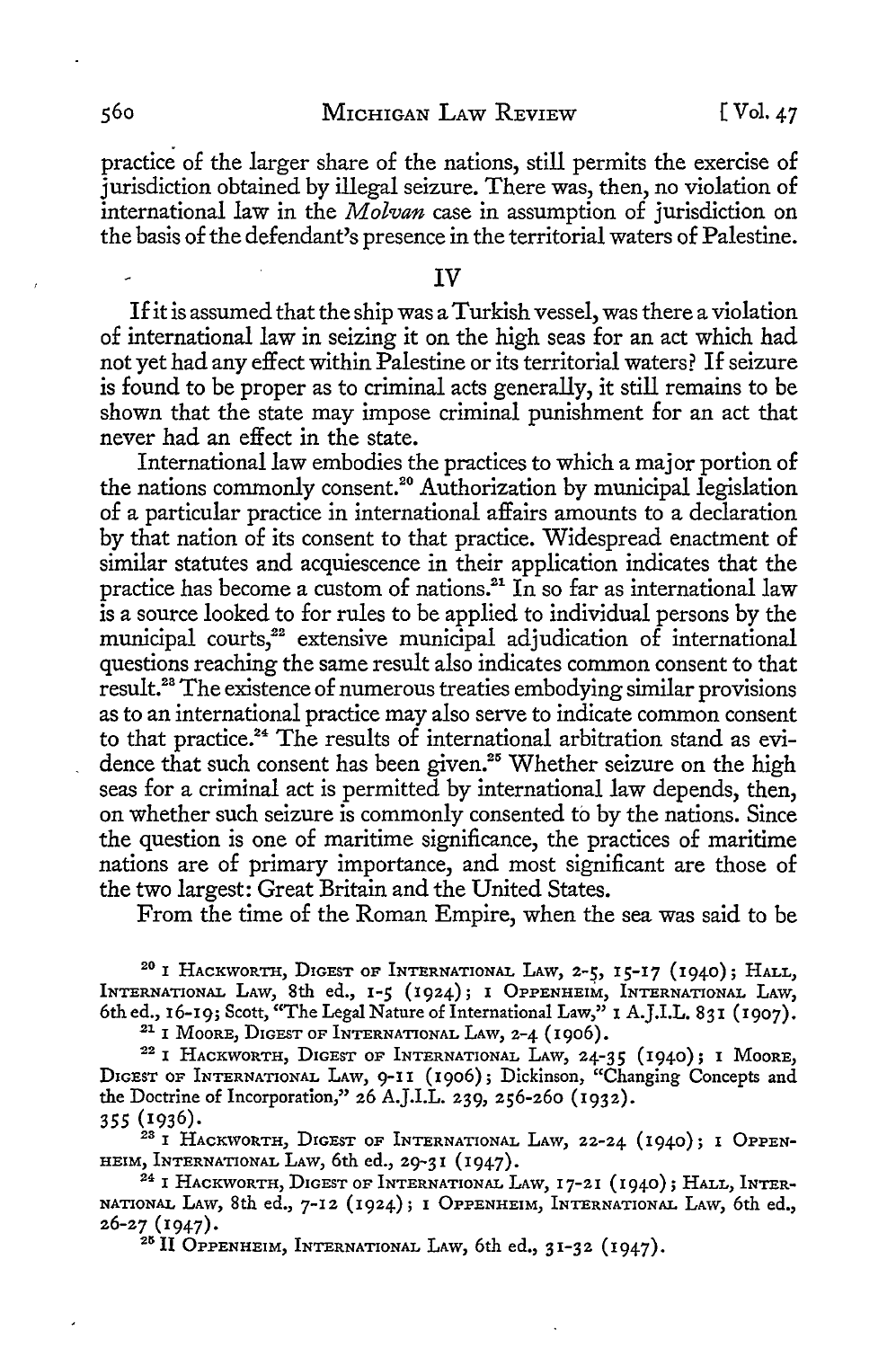#### <sup>1</sup> 949] **COMMENTS**

absolutely free, until the present, when a somewhat similar characteristic can be said to exist, there have been various attempts to reduce the sea to sovereign claims. The nineteenth and twentieth centuries have, however, seen a general recognition that the high seas cannot be made a part of the territory of any state.<sup>26</sup> But even the decline of assertions of sovereignty did not remove the antithesis between a completely free sea and an adequately defended land. This conflict was resolved in the seventeenth century by Grotius, who proposed that the state should exercise some sovereignty over as much of the sea as could be controlled from the land. This theory was rendered more tangible by Bynkershoek, who described this area of control as that within the range of coast defense batteries. Largely through the efforts of Thomas Jefferson in the United States at the end of the eighteenth century, this area became the three mile limit, the approximate cannon range at that time.<sup>27</sup> The divorce of the limit from the theory of its origin prevented the area of control from expanding with the extension of gun range, and it has remained the limit of territorial waters recognized by the United States, Great Britain, and many other countries ever since.<sup>28</sup> All the area outside this marginal belt is that known as the high seas.<sup>29</sup> Since the United States and Great Britain have been the most ardent advocates of the three mile limit as a maximum of territorial control, extensions of the limit onto the high seas for any purpose by those countries is of particular significance in defining an international law recognizing some jurisdiction on the high seas.

Since before r700, British legislation has authorized the seizure of vessels hovering off British coasts if the vessels were found to be engaged

<sup>26</sup> For history of the concept of freedom of the seas, see 2 HACKWORTH, DIGEST OF INTERNATIONAL LAW, § 198 (1941); 2 MOORE, DIGEST OF INTERNATIONAL LAW, 886-914 (1906); FULTON, SOVEREIGNTY OF THE SEA, 1-22 (1911); HALL, INTER-NATIONAL LAw, 8th ed., 78-190 (1924); HIGGINS & CoLOMBos, INTERNATIONAL LAw OF THE SEA, 37-54 (1945); I OPPENHEIM, INTERNATIONAL LAw, 6th ed., 533-538 (1947); Fenn, "Justinian and the Freedom of the Sea," 19 A.J.I.L. 716 (1925).

27 For history of territorial waters, see 2 HACKWORTH, DIGEST OF INTERNATIONAL LAW, § 198 (1941); I MOORE, DIGEST OF INTERNATIONAL LAW, 698-700, 702-706-(1906); FULTON, SOVEREIGNTY OF THE SEA, Pt. II, C. 1 (1911); HIGGINS & CoLoMBos,. INTERNATIONAL LAW OF THE SEA, 62-67, (1945); JESSUP, LAW OF TERRITORIAL WATERS, 7-9 (1927).<br><sup>28</sup> 1 HACKWORTH, DIGEST OF INTERNATIONAL LAW, 630-631 (1940); 1 Moore,

DIGEST OF INTERNATIONAL LAW, 706-724 (1906); FULTON, SOVEREIGNTY OF THE SEA, 650-668 (1911); HIGGINS & COLOMBOS, INTERNATIONAL LAW OF THE SEA, C. 3 (1945); JESSUP, LAW OF TERRITORIAL WATERS, 9-71 (1927); Dickinson, "Jurisdiction at the Maritime Frontier," 40 HARv. L. REv. I ( I 926).

29 2 HACKWORTH, D1GEST OF INTERNATIONAL LAw, 651 (1941); HIGGINS & CoLOMBos, INTERNATIONAL LAw OF THE SEA, 37 (1945); JESSUP, LAw OF TERRI-TORIAL WATERS, 61, 388 (1927); I OPPENHEIM, INTERNATIONAL LAw, 6th ed., 538-539 (1947).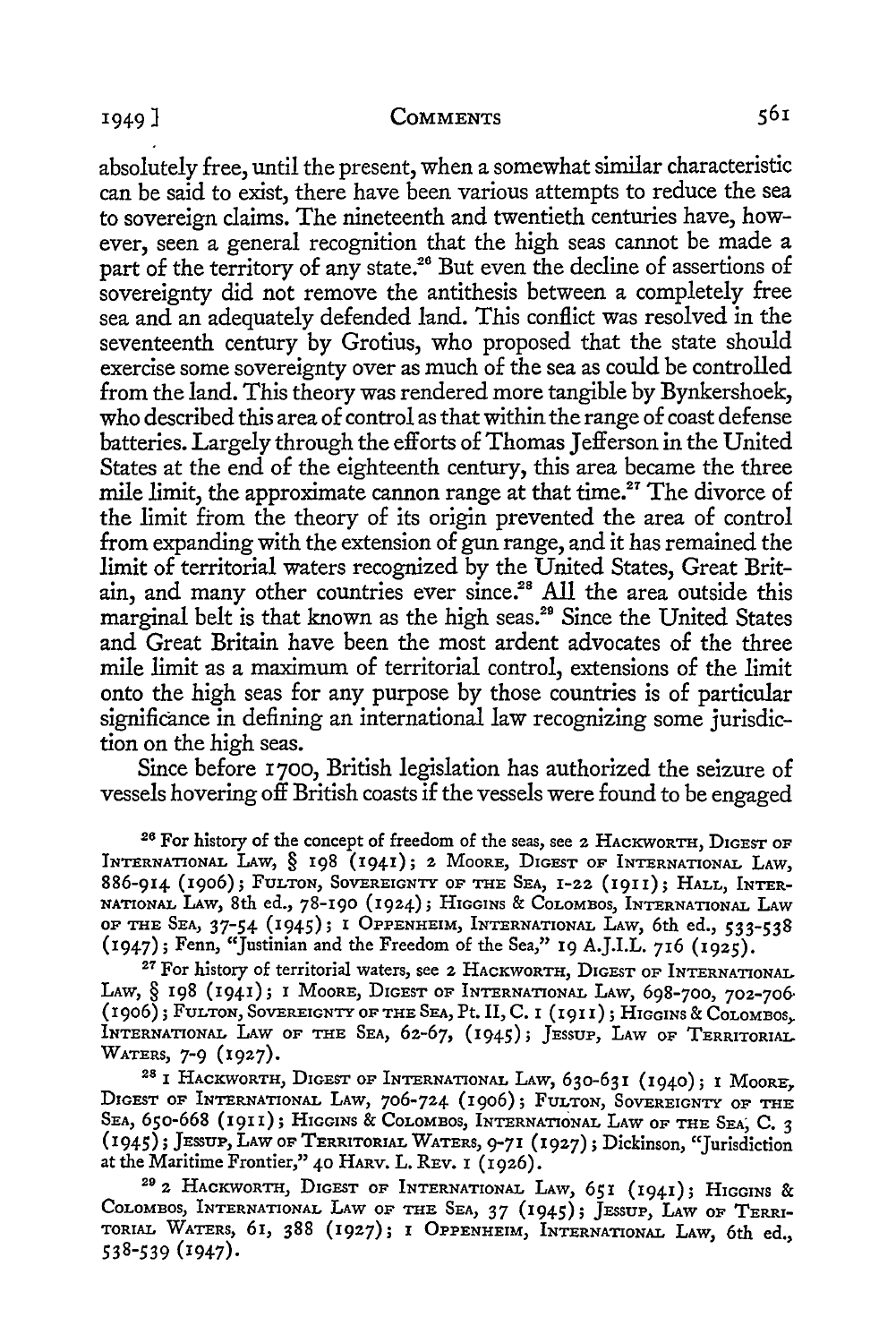in smuggling activities. The smuggling problem was exactly that of the *Molvan* case, though here the attempt was to smuggle people in violation of immigration laws rather than liquor in violation of revenue laws. These hovering statutes gave authority for seizure as far as I oo leagues from shore, the limit of the statute varying from time to time with the changing need for extended control. This fluctuation of extent with need indicates that the policy behind the statutes was to authorize that control reasonably necessary to meet the particular problem.<sup>80</sup> Apparently all nations acquiesced in this exercise of authority on the high seas.<sup>81</sup> It is true that in I 876 British law was made applicable only to ships partly owned by British subjects or part of the passengers of which· were British,<sup>32</sup> but, in accord with the policy of the statutes, this corresponded to a decreased need for authority *to* seize wholly foreign vessels. As *to*  the ships whose seizure it did authorize, this statute set no definite limit. In addition, aside from the fact that the statute still includes ships which are foreign within the meaning of international law, subsequent legislation 83 has made it clear that Great Britain has not abandoned the special jurisdiction she formerly exercised on the high seas.<sup>34</sup> This is substantiated by the result in the *Molvan* case.

Similar legislation has been in existence in the United States since 1790. Hovering vessels found to be carrying persons to be sold as slaves may be seized at any distance from the coast.<sup>85</sup> Search and seizure of hovering smuggling vessels, once permitted anywhere on the high seas, is now generally limited to twelve miles, though under some circumstances it may extend as far as sixty-two miles from the coast.<sup>86</sup> Again the policy determining the extent of authority seems to have been the distance reasonably necessary to effectuate the statute.<sup>87</sup> Other countries have acquiesced in the exercise of this authority. Diplomatic complaints

80 Dr. H. E. Yntema's Brief for the Treasury Department, H. HEARINGS BEFORE CoMMl'ITEE ON WAYS AND MEANS ON H.R. 5496, 74th Cong., 1st sess., 104-106 (1935).

s1 Id., 94-

 $^{82}$  39 and 40 Vict., c. 36.<br><sup>88</sup> The preamble to 41 and 42 Vict., c. 73 (1878), states that "the rightful jurisdiction of Her Majesty . . . extends . . . over the open seas adjacent to the coasts of the United Kingdom . . . to such a distance as is necessary for the defence and security . . ."

<sup>84</sup> For history of British legislation, see Dr. H. E. Yntema's Brief for the Treasury Department, H. HEARINGS BEFORE COMMITTEE ON WAYS AND MEANS ON H.R. 5496, 74th Cong., 1st sess., 86-89, 100 (1935); I MooRE, DIGEST OF INTERNATIONAL LAW, 714-715, 725-732 (1906); JESSUP, LAW OF TERRITORIAL WATERS, 77-79 (1927);

Masterson, Jurisdiction in Marginal Seas, Pt. I (1929).<br><sup>85</sup> 35 Stat. L. 1139, 1140, §§ 251, 258 (1909); 18 U.S.C. (1946) § 426, 46

U.S.C. (1946) § 1355.<br><sup>86</sup> 49 Stat. L. 517 § I (1935), 19 U.S.C. (1946) § 1701; see 31 A.J.L.L. IOI<br>(1937).

<sup>37</sup> Dr. H. E. Yntema's Brief for the Treasury Department, H. HEARINGS BEFORE COMMITTEE ON WAYS AND MEANS ON H.R. 5496, 74th Cong., 1st sess., 103-104, 106-109 (1935); see JESSUP, LAW OF TERRITORIAL WATERS, 80-86 (1927).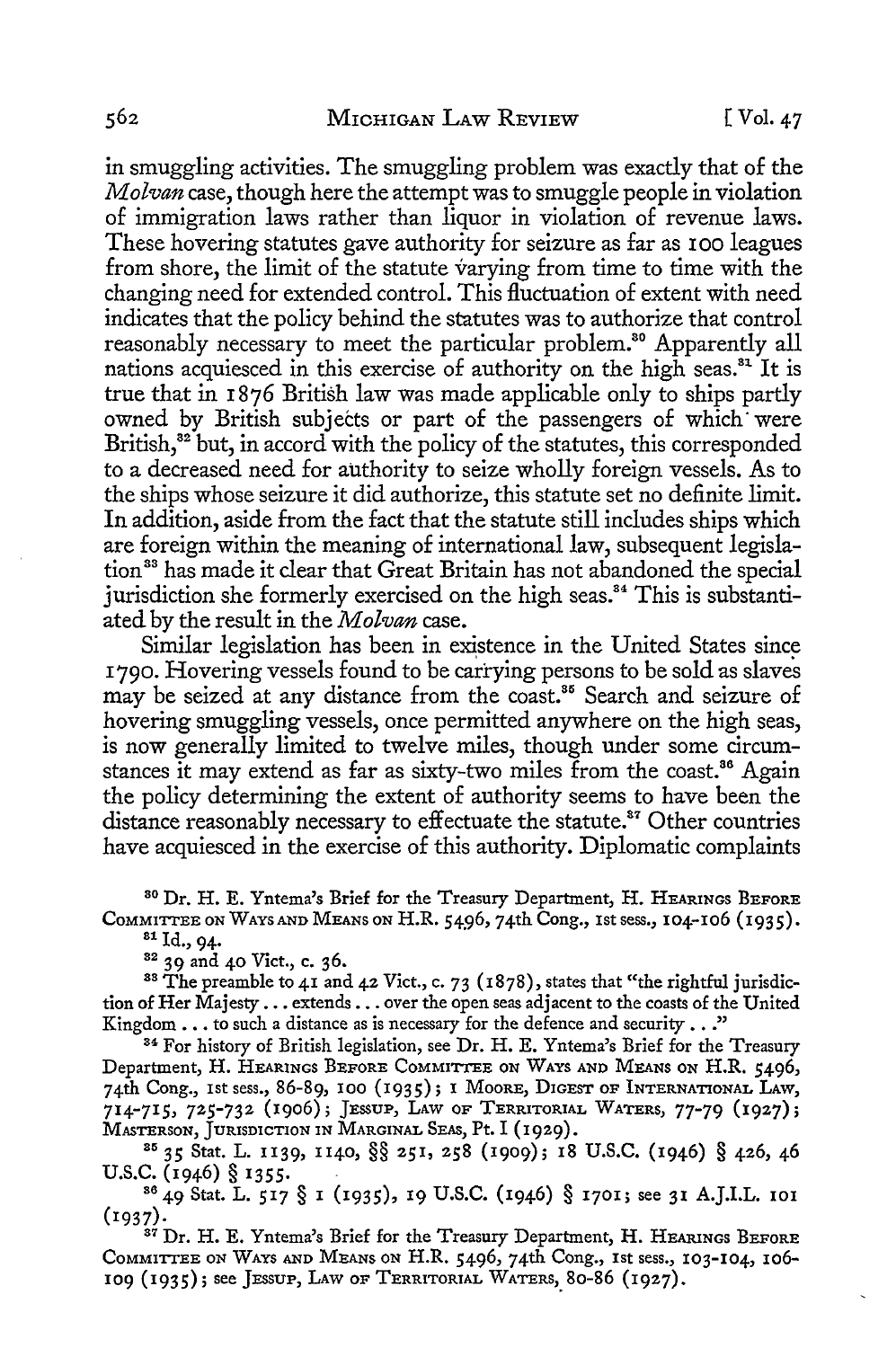#### 1949 J COMMENTS

appear to have been registered only by Great Britain and France.<sup>38</sup> No complaint was pressed, and the treaties eventually resulting with these nations recognized a contiguous zone within which rights contended

for by the United States were properly exercisable.<sup>39</sup> That other nations have been even more prone to recognize some jurisdiction outside the three mile zone is evidenced by municipal legislation authorizing seizure there to prevent violation of revenue and sanitary laws.<sup>40</sup> Further, attempts of the League of Nations to define and codify international law revealed widespread rejection of the three mile limit as an absolute maximum, because of its inadequacy and inconsistency with existing practice. Especially significant was the demand for a contiguous zone outside territorial waters in which jurisdiction might be exercised for special purposes.<sup>41</sup>

Because of a decreased need for this authority, there has been an absence of adjudication under the British statutes in recent years. However, earlier judicial decisions under those statutes sustained their operation to the extent reasonably necessary.<sup>42</sup> The courts of the United States have reached the same result in applying statutes of the United States.<sup>43</sup> No international arbitration has expressly decided the question, but it appears that none has denied the existence of such jurisdiction.<sup>44</sup>

Treaties embodying the right to seize hovering smuggling vessels as far as one hour's sailing distance from shore have been entered by the United States with sixteen other nations including France and Great Britain.<sup>45</sup> Since European nations among themselves have also entered such treaties, twenty-four nations have become parties to treaties recognizing a right to seize hovering vessels outside territorial waters.<sup>46</sup>

<sup>38</sup> Masterson seems to have discovered no others; see MASTERSON, JURISDICTION IN MARGINAL SEAs, 304-325 (1929). 39 For a history of United States legislation, see Dr. H. E. Yntema's Brief for the

Treasury Department, H. HEARINGS BEFORE CoMMITTEE oN WAYS AND MEANS ON H.R. 5496, 74th Cong., 1st sess., 89-94, 95-98 (1935); MASTERSON, JURISDICTION IN MARGINAL SEAS, Pt. III (1929); l HACKWORTH, DIGEST OF INTERNATIONAL LAW, 664-690 (1940); 1 MooRE, DIGEST OF INTERNATIONAL LAw, 725-732 (1906). 40 **l** HACKWORTH, DIGEST OF INTERNATIONAL LAW, 663-664 (1940); JESSUP,

LAW OF TERRITORIAL WATERS, 86-92 (1927); Masterson, "National Jurisdiction in the Marginal Seas over Foreign Smuggling Vessels," 13 TRANSACTIONS OF THE GROTIUS

Society, 53, 65-74 (1928).<br><sup>41</sup> i Hackworth, Digest of International Law, 624, 628-630 (1940);<br>Masterson, Jurisdiction in Marginal Seas, 385-400 (1929).

<sup>42</sup> Dr. H. E. Yntema's Brief for the Treasury Department, H. HEARINGS BEFORE COMMITTEE ON WAYS AND MEANS ON H.R. 5496, 74th Cong., 1st sess., 100 (1935).

<sup>48</sup> Id., 100-104; JESSUP, LAW OF TERRITORIAL WATERS, 241-276 (1927). 44 Dr. H. E. Yntema's Brief for the Treasury Department, H. HEARINGS BEFORE COMMITTEE ON WAYS AND MEANS ON H.R. 5496, 74th Cong., 1st sess., 109 (1935).<br><sup>45</sup> Id., 98-99; JESSUP, LAW OF TERRITORIAL WATERS, 279-317 (1927).<br><sup>46</sup> Dr. H. E. Yntema's Brief for the Treasury Department, H. HEARINGS BEFORE

COMMITTEE ON WAYS AND MEANS ON H.R. 5496, 74th Cong., 1st sess., 99 (1935).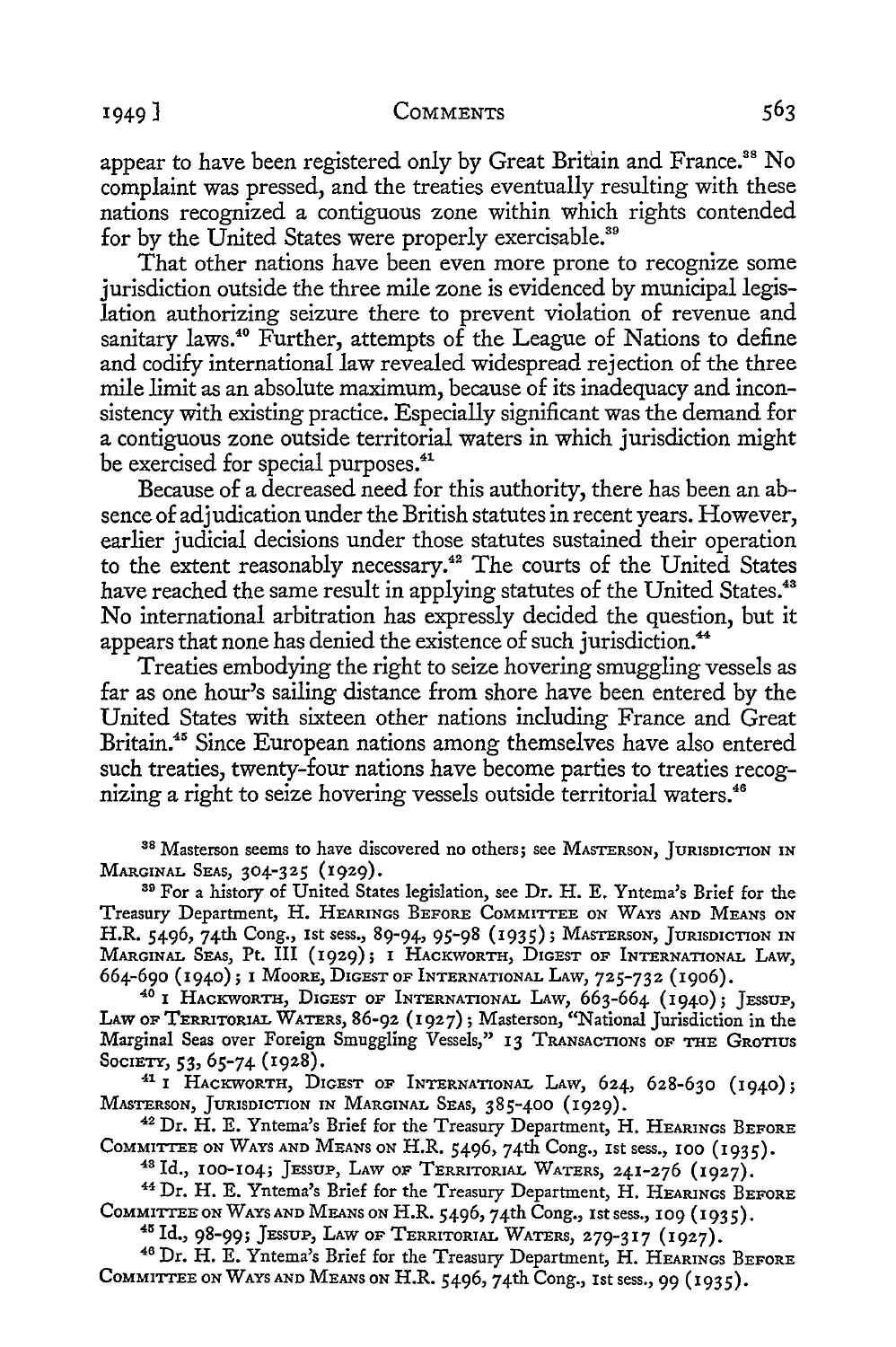From the foregoing, text writers agree that there is a strip of coastal water over which the littoral state has full control.<sup>47</sup> In addition, all concede that in practice nations do act on the high seas to the extent necessary to cope with threatened violations of municipal laws.48 The writers disagree, however, as to the basis for this extension of control. Most British writers conclude that there is no basis in international law for permitting municipal law to operate extraterritorially on the high seas, and that where it is done it is acquiesced in as a matter of comity.<sup>49</sup> On the other hand, substantial authority among British writers and almost all American writers concludes that it is now a positive rule of international law that a nation can go outside its territorial waters to the extent reasonably necessary to prevent violation at least of its revenue and sanitation laws.<sup>50</sup> Since the common consent of nations is that which determines international law, the American writers are on sound ground when they point out that that which has been done as a matter of comity since the end of the eighteenth century must by this time have become a rule of law.51

Accepting the existence of a rule of international law permitting a nation to go as far out of its territorial waters as is reasonable under the circumstances to prevent violations of revenue or sanitation laws, can the statute in the *Molvan* case be brought within this rule? It would seem that the regulation of immigration is sufficiently like the protection of revenue to make applicable in both cases the policy that permits statutes protecting revenue to be enforced on the high seas.<sup>52</sup> The only problem then is whether seizure IOO miles at sea is reasonable. The statute in the *Molvan* case, if interpreted to authorize seizure outside territorial waters at all, imposes no limit on the distance within which seizure can be made; the question is one for the court to determine upon the facts of each case. Since the *Asya* was clearly on its way to Palestine with the objective of violating the law of that mandate, it cannot be said that the court erred in finding the seizure reasonable.

There remains the problem whether the master's act on the high seas can properly be called a crime under the law of Palestine. Ordinarily, crime is said to be territorial, and only acts committed within

<sup>47</sup> I OPPENHEIM, INTERNATIONAL LAW, 6th ed., 442-449 (1947).<br><sup>48</sup> 2 PIGGOTT, NATIONALITY, 47-51 (1907).<br><sup>49</sup> Dr. H. E. Yntema's Brief for the Treasury Department, H. HEARINGS BEFORE<br>COMMITTEE ON WAYS AND MEANS ON H.R. 54

<sup>50</sup> Id., 115-119; I OPPENHEIM, INTERNATIONAL LAW, 6th ed., § 190(i) (1947), but see § 190(ii).<br><sup>51</sup> Dr. H. E. Yntema's Brief for the Treasury Department, H. HEARINGS BEFORE

COMMITTEE ON WAYS AND MEANS ON H.R. 5496, 74th Cong., 1st sess., 119-122 (1935).<br><sup>52</sup> Masterson, "National Jurisdiction in the Marginal Seas over Foreign Smuggling

Vessels," 13 TRANSACTIONS OF THE GROTIUS SOCIETY, 53, 63-68 (1928); see 2 PIGGOTT, NATIONALITY, 51-52 (1907).